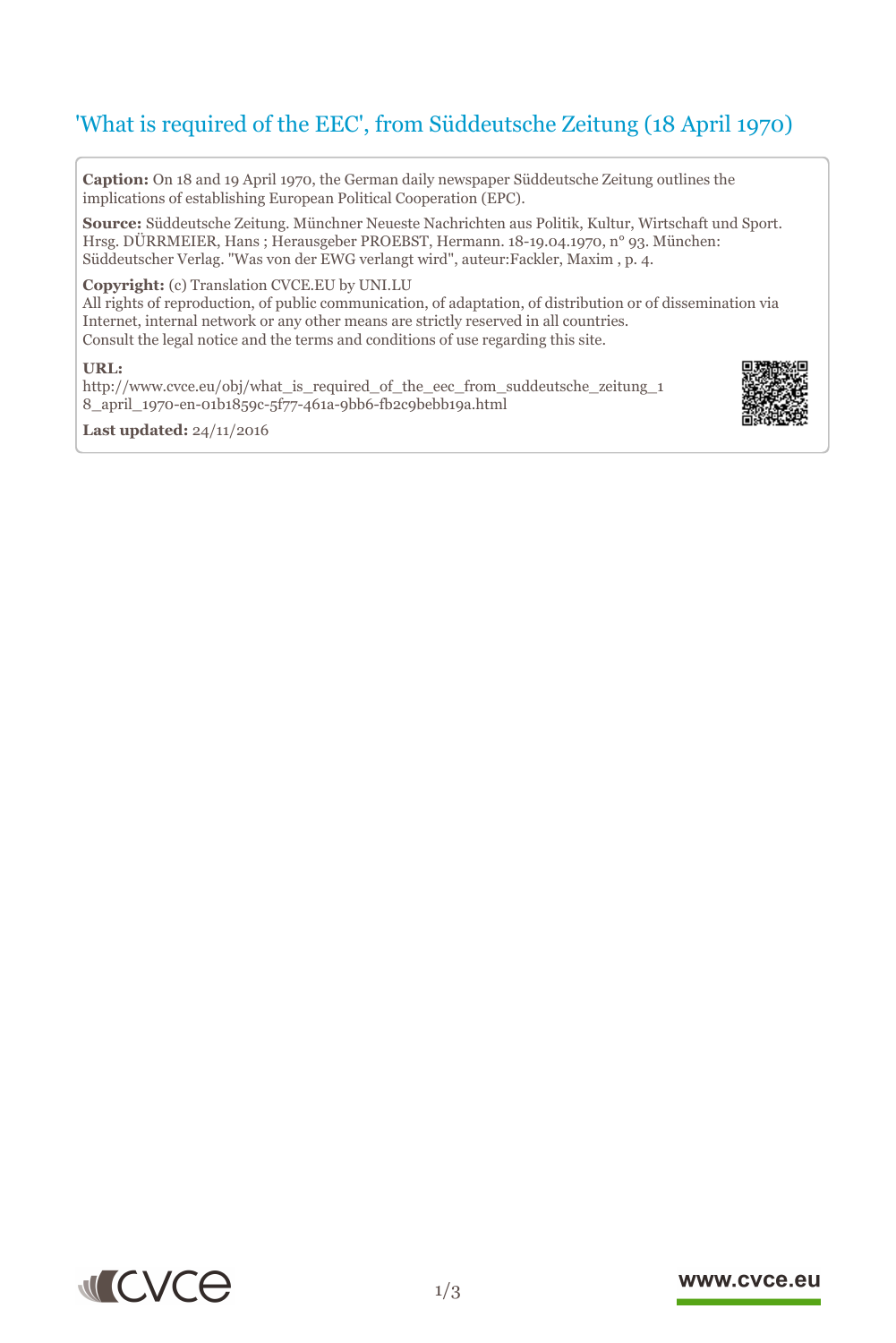# **What is required of the EEC**

### By Maxim Fackler

Europe does not consist only of the European Economic Community, but it does nevertheless consist predominantly of it. Of course, it is possible to find politicians and commentators who would prefer to reverse this statement. They would then claim that Europe finds its expression predominantly in the EEC, but naturally not only in it. This would be a shift in emphasis, of the kind not exactly to cause the EEC real harm, but nevertheless to detract from its aura that there could be no flourishing development on our continent without it.

Those who would reverse the statement, however, actually spur on the EEC to produce evidence that, without any tangible development of the nucleus of Europe, which is how the EEC sees itself, everything else would necessarily have to progress at least more slowly. Both forms of the statement entail a recognition that no one is now able to imagine a world without the Community. It is now almost impossible to envisage how it would be if the Community had still to be founded today. The world is so full of urgent problems that it would not be at all easy at present for any initiative to be taken with a view to the foundation of the Community, although it would be recognised as something that was necessary. During these years of transitions and of powerful movements it is good to have the EEC as a point of order.

# **The babble of European voices**

So, we Europeans are more than satisfied that the EEC exists. We also have reason, once again, to build upon it, since the six states meeting at the summit conference in The Hague have pulled themselves together and managed to snap out of the gloomy mood that had taken hold. The EEC is now in the process of taking the fundamental success of the summit conference and going into greater detail. Early next week, the full complement of the Council of Ministers is to meet with the Foreign Ministers in order to take a very significant step: the timetable for the run-up to enlargement is to be established. The Community is now feeling so secure again that it can approach its enlargement with equanimity. It is true that the wine market still has to be regulated and that the conflict there — between the quality and quantity of the bottles, as it were — has to be settled. If this question still remains just as open at the beginning of the week as the Agriculture Ministers left it, then, although the Council of Ministers cannot allow itself to be delayed in establishing a timetable, its programme for negotiations would then be encumbered by the proviso that it would not really be effective until after there has been a peace agreement on the wine question.

In The Hague, the EEC decided to enter into negotiations in the middle of the year on the acceptance of new members, and it must keep its word. The Council of Ministers has to establish the common platform of the Six with the minimum and maximum conditions that are to be submitted to the applicants. The applicants have to make a commitment to the Rome Treaties and to everything that the EEC has established in the approximately ten years of its existence. Just as the EEC intends to keep its word, it is also taking the British at their word, namely that they do desire to be accepted as members. The new wave of British aversion towards accession to the Community is not being officially recognised in Brussels or at the meeting of the Council of Ministers in Luxembourg. During the years of the negotiations — and they will last for years it will be left to the British Government to straighten things out with their own citizens, with their farmers and with their housewives, who are afraid that there will be price rises. The Council of Ministers is listening to the plea from the Minister for Europe, George Thomson, and not to the Cabinet Minister, Peter Shore, who had expressed the opinion that Britain could just as well stay out of the EEC as go in.

It is not easy to ascertain what is likely to cause more difficulty for the Council of Ministers: to establish the procedure for negotiations with the applicants or to initiate closer political cooperation in the Community. And this is the second very important topic for the Council of Ministers. Superficially, it is a matter of introducing consultations or regular meetings of the Six about the establishment of a joint secretariat or something similar. However, it is essentially about the single voice for Europe. The call for Europe to speak 'with one voice' has been ringing in our ears for almost a quarter of a century now. The Europeans themselves have let the call ring out, Europe's partners have given their agreement and, in some instances,



# www.cvce.eu